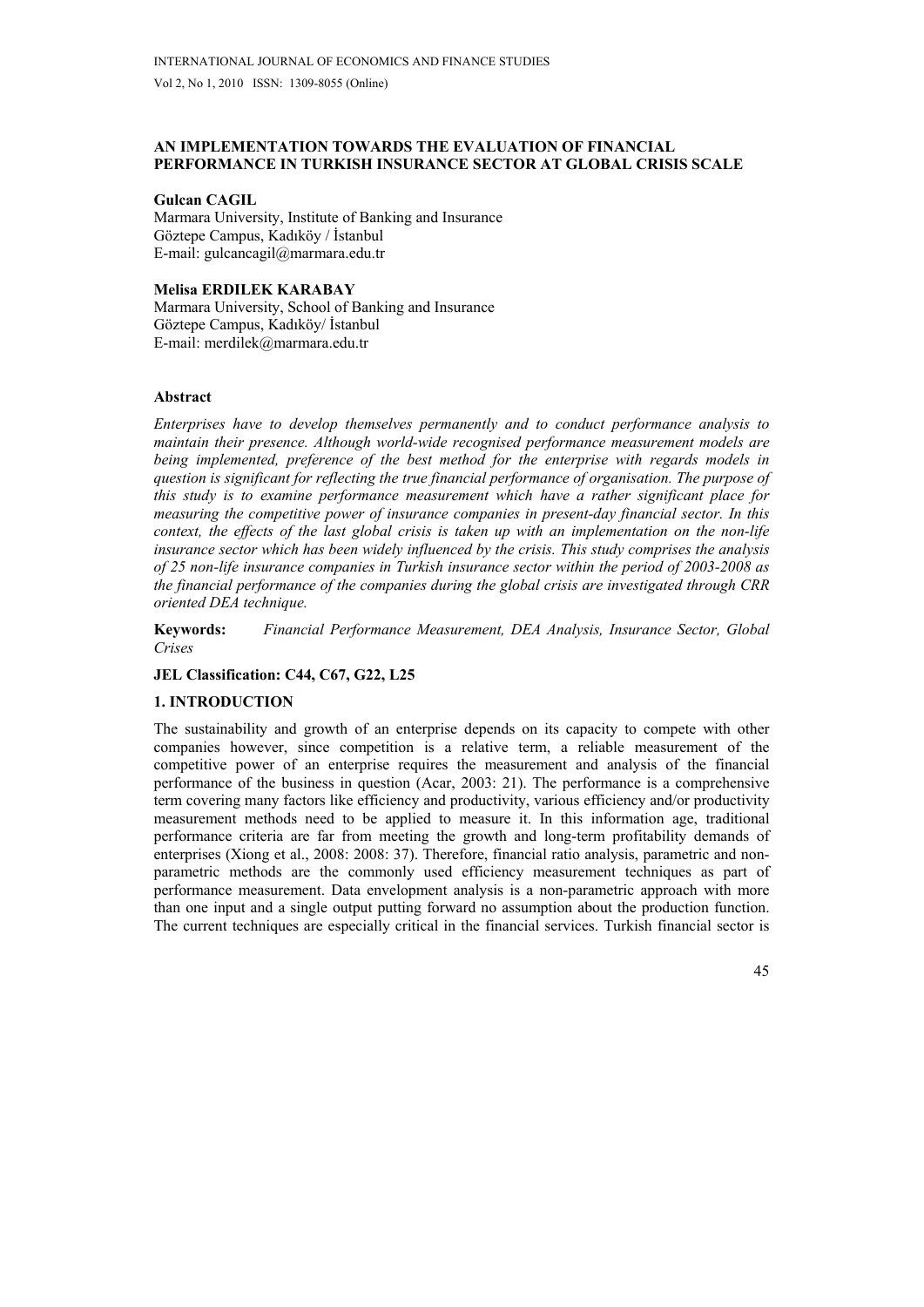quite susceptible to financial crises due to its fragile nature. Insurance firms must efficiently use their resources and implement an efficient performance measurement system during crisis periods to be able to sustain their activities and overcome the crisis with minimum loss.

### **2. DATA ENVELOPMENT ANALYSIS**

As an efficiency measurement based on linear programming, Data Envelopment Analysis (DEA) was first used by Farrell in 1957 in his theoretical study on performance efficiency (Ulucan, 2002: 187; Mansor and Radam, 2000: 97). DEA was later developed by Charnes, Cooper and Rhodes (1978; 1981) in order to measure the "relative" activities of economic decision making units (Kılıçkaplan and Karpat, 2004: 4; Bülbül and Akhisar, 2005: 657; Aktaş, 2001: 170). In DEA model, the number of decision making units should be at least; "the number of inputs  $+$  the number of outputs  $+ 1$ " and "2 x (the number of inputs  $+$  the number of outputs)" (Bülbül and Akhisar, 2005: 662).

 $E_k$ :: *k* the efficiency of decision making unit, expansion coefficient of output adequately small positive number, idle value of *i* input dmu *k*, idle value of *r output* dmu k , the amount of *i* i input used by dmu *j,* the value of intensity of dmu *j*, the amount of *r* output produced by dmu *j*, *n* as dmu , *t* as the number of input and *m* as the number of ouput (Bülbül and Akhisar,2005:660-661)

$$
E_k = Maks\beta + (\varepsilon \sum_{i=1}^m S_i^-) + (\varepsilon \sum_{r=1}^t S_r^+)
$$
  

$$
\sum_{j=0}^n (x_{ij}\lambda_j) + S_i^- - x_{ik} = 0
$$
  

$$
\sum_{j=1}^n (y_{ij}\lambda_j) + S_j^+ - (\beta y_{rk}) = 0
$$
  

$$
\lambda_i, S_i^-, S_i^+ \ge 0
$$
  
 $i = 1, \dots, m$ ;  $r = 1, \dots, t$ 

The score "1" upon the DEA results, are determined as financially the efficient companies whilst the ones that have the score below"1" are financially the inefficient. While the alignment of  $j = 1$ , 2, 3,…,n that exist in the super efficient output based DEA launching from "0", the ranking allows the efficient companies with the score "1" to have greater score than "1". Thus in order to perform better the inefficient companies have to make the necessary changes in their input and/or output variables that are represented by Pİ. In the study the potential improvement value is calculated by the formula below. The negative Pi value indicates the decrease in the I/O variable while the positive Pi value shows the required incease  $Pi = [(Expected Value - Value Value / Value) \times$ 100] (Köse, 2010; 92).

#### **3. FINANCIAL PERFORMANCE MEASUREMENT IN INSURANCE INDUSTRY**

Studies in the literature on financial performance measurement of insurance firms typically show that; DEA method is the most common one among the non-parametric methods as illustrated in Table 1.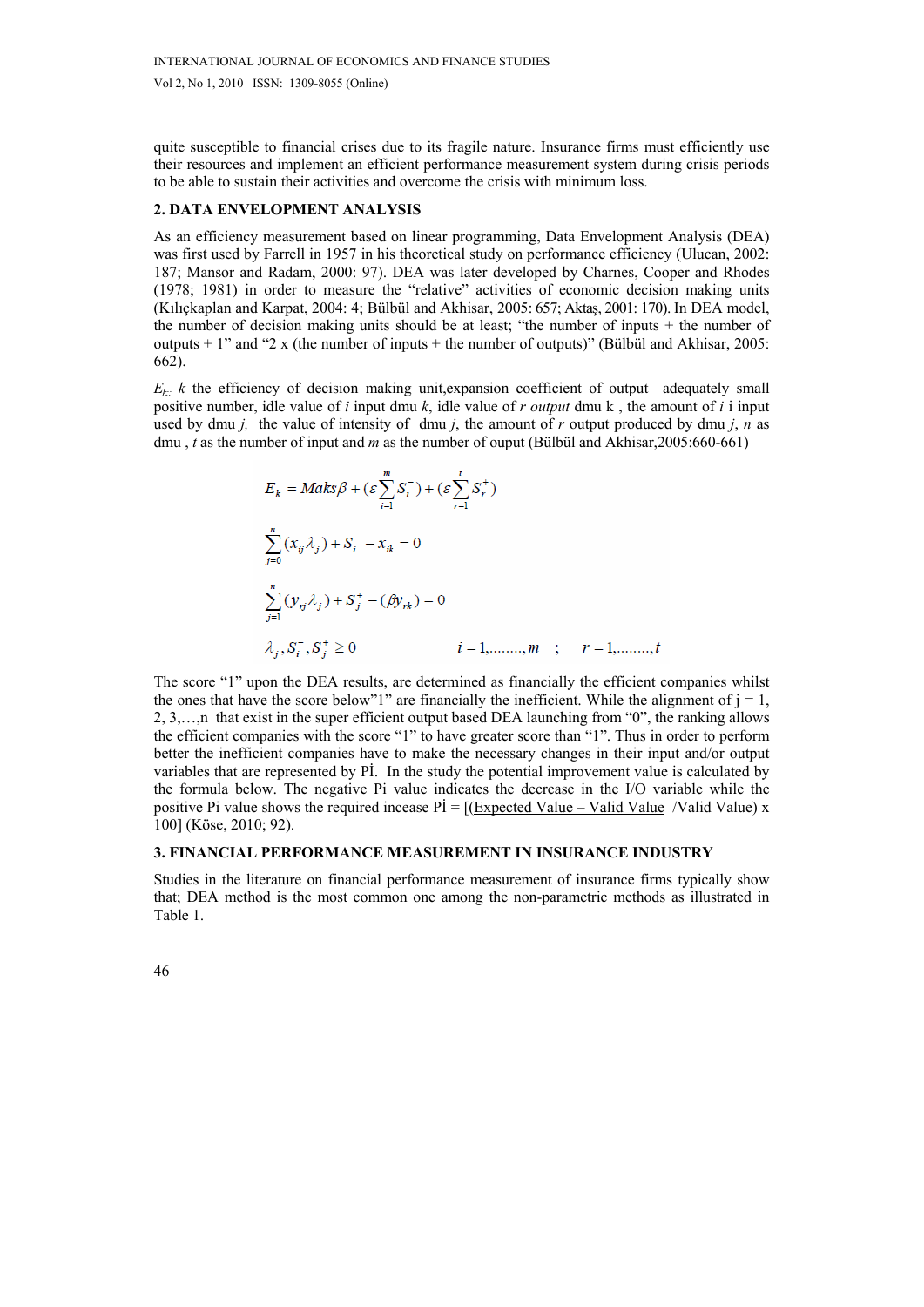| <b>Author</b>                                    | Input                                                                                                          | Output                                                                      | <b>Scope</b>                    | Period        | <b>Findings</b>                                                                                                                                                                             |
|--------------------------------------------------|----------------------------------------------------------------------------------------------------------------|-----------------------------------------------------------------------------|---------------------------------|---------------|---------------------------------------------------------------------------------------------------------------------------------------------------------------------------------------------|
| Kılıçkaplan,<br>Atan and<br>Hayırsever<br>(2004) | # of Staff,<br>Fixed Income,<br>Equity, Cash<br>Equivalents,<br>Technical<br>Provisions                        | Net<br>Premiums<br>Written<br>,Technical<br>Income,<br>Investment<br>Income | Non-Life<br>Insurance           | 1998-<br>2002 | The research concludes that;<br>the decrease in the technical<br>efficiency index of inefficient<br>firms is caused by changes in<br>scale efficiency rather than<br>technological changes. |
| Köse (2010)                                      | # of<br>Manufacturin<br>g Staff, Total<br>Outcome,<br>Capital<br>Equity                                        | Net<br>Premiums<br>Written<br>Production<br>Total<br>Income                 | Life<br>/Pension                | 2004-<br>2008 | The results show no<br>disastrous outlook of the<br>general efficiency since the<br>average efficiency rate of the<br>homogenous industry is high.                                          |
| <b>Ciftçi</b> (2004)                             | # of Agencies,<br>fixed Income,<br>Capital<br>Equity, # of<br>Staff                                            | <b>Net</b><br>Premiums<br>Written<br>Production<br>Technical<br>Income      | Life /Non-<br>Life<br>Insurance | 1998-<br>2002 | The differences in the<br>efficiency of insurance firms<br>are caused by major<br>differences in scale efficiency<br>and insurance firms are<br>unable to work efficiently.                 |
| Bülbül and<br>Akhisar<br>(2005)                  | Financial<br>Ratios                                                                                            | Financial<br>Ratios                                                         | Life /Non-<br>Life<br>Insurance | 1999-<br>2002 | It is found that; a great<br>majority of insurance firms<br>are yet to reach the efficiency<br>level.                                                                                       |
| Sezen, Ince<br>and Aren<br>(2005)                | Capital<br>Equity, Total<br>Outcome,<br><b>Total Debt</b>                                                      | Technical<br>provisions,<br>incurred<br>Claims                              | Non-Life<br>Insurance           | 1998-<br>2003 | The number of branches and<br>agencies in the homogenous<br>industry seems to be<br>inefficient in Turkish market.                                                                          |
| Noulas et al<br>(2001)                           | Direct Cost<br>(sum of<br>payments to<br>the insurer<br>and and<br>indirect cost<br>(salaries and<br>expenses) | Premium<br>income and<br>revenue<br>from<br>investment<br>activities        | Non-Life<br>Insurance           | 1991-<br>1996 | The insurance firms are very<br>inefficient and there are big<br>differences among them<br>regarding the efficiency<br>levels.                                                              |
| Cummins,<br>Rubio-Misas,<br>Zi (2004)            | Capital<br>Equity,<br>Staff<br>Expenses,<br><b>Business</b><br>Services,                                       | Claims<br>Incurred,<br>Net Income                                           | Life /Non-<br>Life<br>Insurance | 1989-<br>1997 | The results provide<br>only<br>evidence<br>for<br>the<br>weak<br>existence of economies<br><sub>of</sub><br>scope in the U.S. insurance<br>industry.                                        |

**Table 1. DEA Models in Insurance Industry**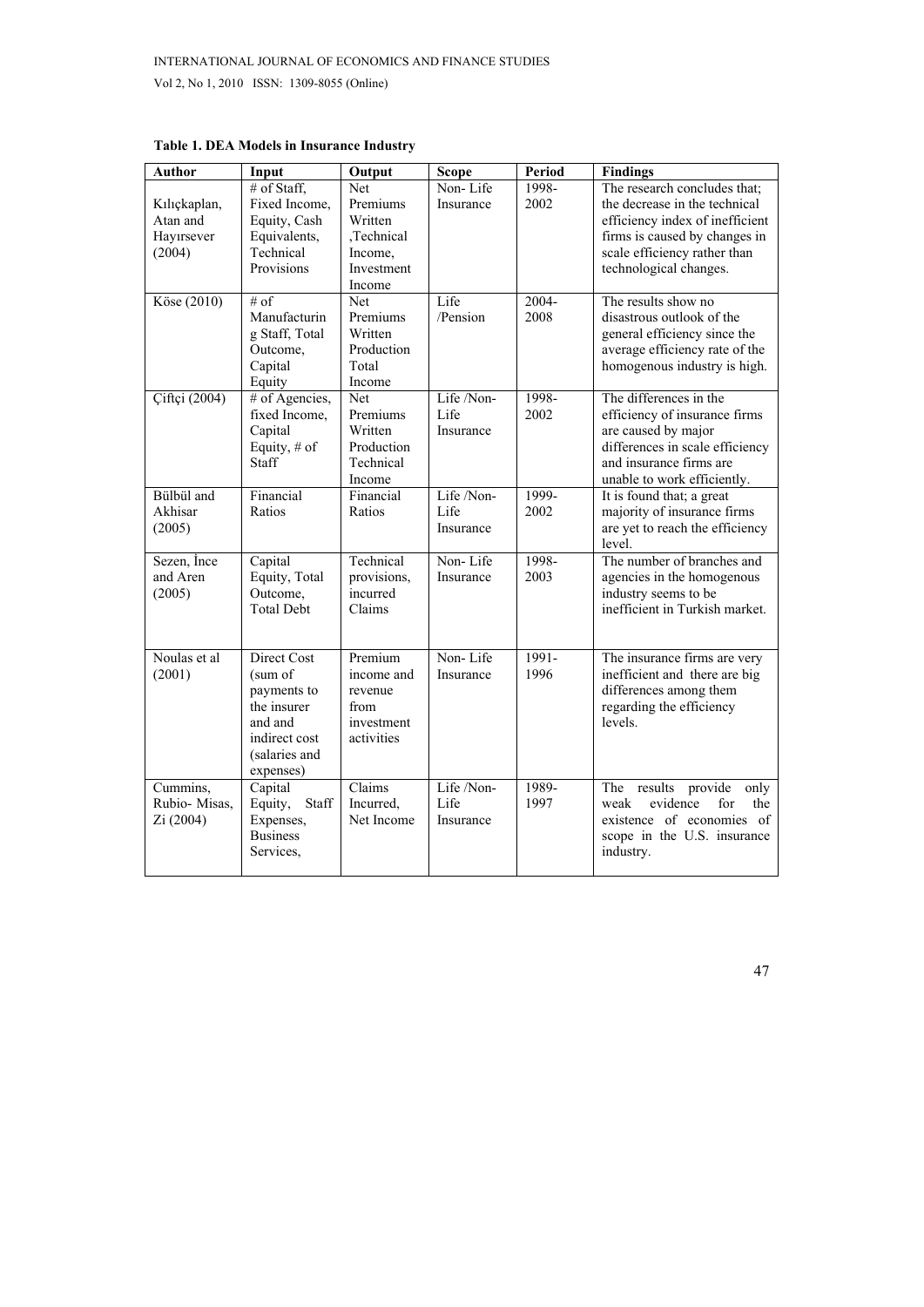# **4. DATA METHODOLOGY AND EMPIRICAL RESULTS**

Aiming to determine the efficiency of non-life insurance firms, this study makes use of constant returns to scale (CSR) DEA model on the input and output groups of insurance firms to measure their performance. In our study, we obtained both the reference sets and the inefficient DMUs in their own reference sets that have to become closer to the efficient ones. The inefficient compaines are defined in their own rankings in response to efficiency values. On the other hand the DMUs which are efficient and have the score "1" are ranked on the basis of super efficiency scores. Nonlife insurance firms active in Turkish insurance industry during the 2003-2008 period are included in the study. Insurance firms stopping their activities for various reasons are left out of the scope of the study. On the other hand, minus values in technical and financial profits are corrected as plus values due to the DEA analysis program constraint, and the highest negative value according to the absolute value in the related output variables are added to all the elements of decision making units. The number of firms included in the performance analysis study is 25 concerning all the years. The datas are obtained from the annual financial statements of National Treasury Department Insurance Supervisory Authority' reports named "Insurance Activities in Turkish Insurance Industry" concerning the years of 2003-2008 period.

## **4.1. Input Selection**

To estimate the financial perfornance, we defined the firm inputs as; *capital equity, total assets, total expenses, number of agencies, number of staff and marketing employee.* 

## **4.2. Output Selection**

For the non-life insurance companies we defined the outputs *as; technical profit, investment profit, premium production and amount of policy.* Since five inputs and four outputs are used in the model, the number of decision making units should be at least: the number of inputs + the number of outputs  $+ 1 = 5 + 4 + 1 = 10$  and 2x (the number of inputs  $+$  the number of outputs) = 2x(5+4) = 18.

## **4.3. Empirical Results**

We investigated the datas via DEA are analyzed by DEA Solver 3.0 Program and the CRR/DEA obtained the results of CCR based DEA. We didn't give place to the companies which entered into sector in the last period and the companies which quit their operational entity on the purpose of preserving the homogenity of our study. The study also involves the impacts of the 2008 crisis upon the 25 non-life insurance companies. When the empirical results are evaluated year by year, we determine the efficient enterprises in 2003 as 20, 14 in 2004, 19 in 2005, 15 in 2006, 2007 and 2008 identically. Besides, the insurance companies that show permanent efficiency during the analysis period are observed as; Axa, Euro, Fiba, Hur ve Mapfre. The Table 2 presents the average efficiency values for the years 2003 is 0,97; 2004 is 0,93; 2005 is 0,98; 2006 is 0,97; 2007 is 0,94; and finally for 2008 is 0,94 as calculated. The datas are presented under the determination of Score (S) and Rank (R). The results indicate that the enterprises have comparatively higher efficiency scores. If we evaluate the companies individually we can see that Liberty has the lowest efficiency with 0,354 while Birlik has the highest efficiency with 0,989. Euro, Eureko ve Mapfre Genel similiarly appear as the efficient companies compared to Liberty, Aksigorta ve Allianz. Before Liberty purchased Şeker Co. in 2007, the reason of the weakness can be the resolvement of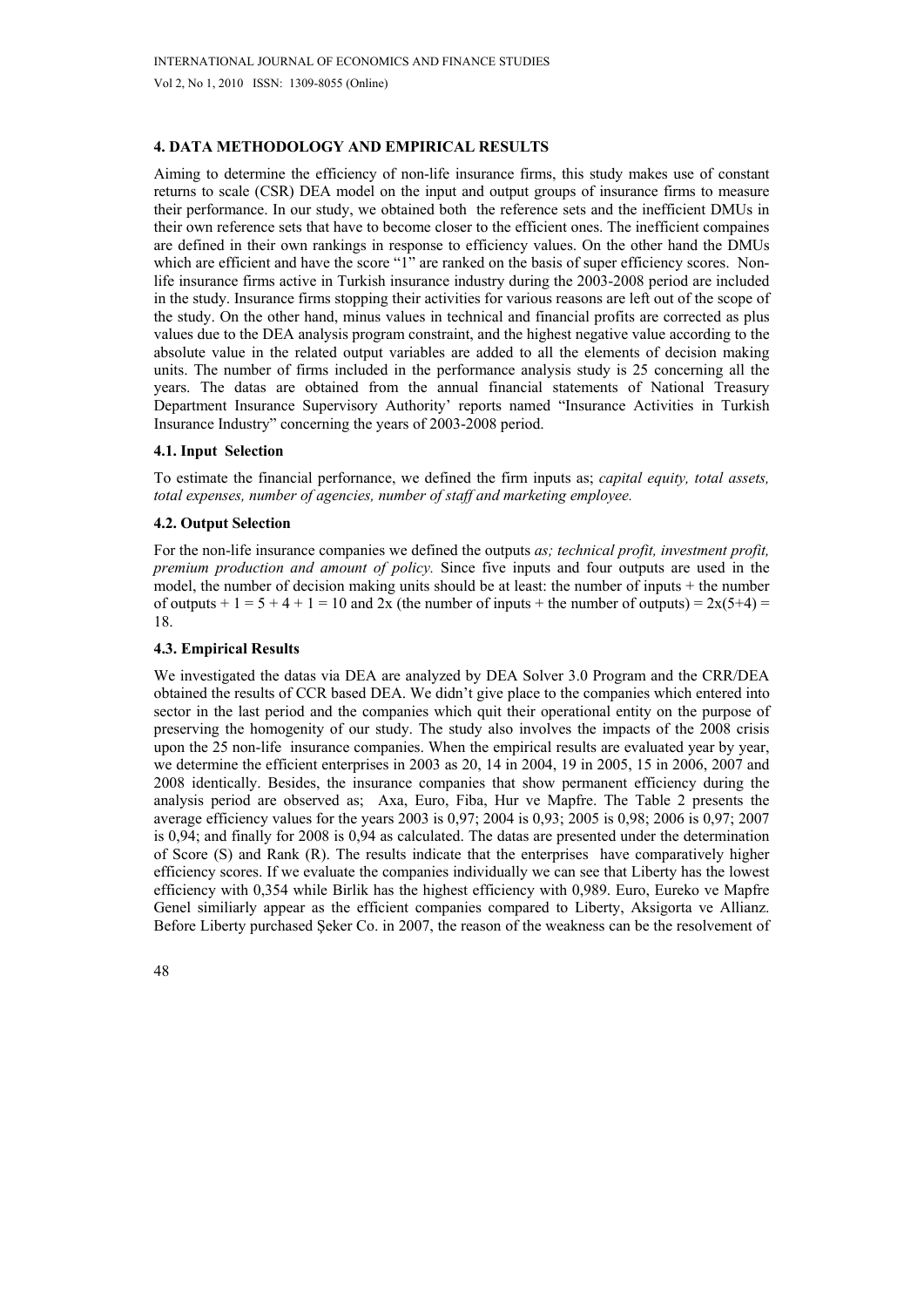the equity assets of the company. Hence Liberty financially performed better in 2007 but couldn't sustain it in 2008. The same conditions also are valid for the Ergo İsviçre Ins. Another non- life company Garanti Insurance experienced the decrease in it's number of policy and agency added to its investment loss. However in 2007, the acquisition by Eureko helped Garanti to recover again. Anadolu Ins. and Aviva Ins., between the period 2003- 2005, had the superior efficiency but couldn't seem to sustain it till today. Başak Groupama Ins and Fiba Ins. ,on the other hand, had a lower value in 2006, the improvement in capital equity, technical and investment profit helped to recover the performance nevertheless by the influence of the decrease of investment profit couldn't perform beter in the crisis financially. It is possible to observe also the positive effects of SBN-Ticaret Ins. take over in 2008. If to evaluate overall inefficiency in the sector we can assume that AIG, Ankara, Axa, Güneş, Güven, Hür, Işık ve Zürich the efficiency levels increased in 2008 compared to 2007. Inversely; Anadolu, Aviva, Aksigorta, Birlik, Generali, HDI, Ray ve Yapı Kredi Insurance have performed worse in 2008 compared to previous year.

| <b>Insurance</b> | 2003         |                          |              | 2004           | 2005         |                |                | 2006           |                | 2007                    |              | 2008             |
|------------------|--------------|--------------------------|--------------|----------------|--------------|----------------|----------------|----------------|----------------|-------------------------|--------------|------------------|
| Companies        | ${\bf S}$    | $\mathbb{R}$             | S            | R              | S            | R              | S              | $\mathsf{R}$   | S              | R                       | S            | R                |
| AIG              | $\mathbf{1}$ | $\overline{\mathcal{L}}$ | $\mathbf{1}$ | $\overline{c}$ | 0,88         | 24             | 0,89           | 24             | $\mathbf{1}$   | 9                       | 1            | 6                |
| <b>AKSIGORTA</b> | 1            | 20                       | 0,71         | 24             | 0,91         | 23             | 0,83           | 23             | 0.95           | 19                      | 0.66         | 24               |
| <b>ALLIANZ</b>   | $\mathbf{1}$ | 10                       | $\mathbf{1}$ | 11             | $\mathbf{1}$ | 13             | 0.91           | 13             | 0.84           | 22                      | 0.83         | 23               |
| <b>ANADOLU</b>   | $\mathbf{1}$ | 6                        | $\mathbf{1}$ | 7              | 1            | 19             | 0,95           | 19             | 0,95           | 18                      | 0,93         | 20               |
| <b>ANKARA</b>    | $\mathbf{1}$ | 17                       | 0,87         | 20             | 0,95         | 20             | 1              | 20             | 0,77           | 23                      |              | $\overline{15}$  |
| <b>AVIVA</b>     | $\mathbf{1}$ | 7                        | 1            | 10             | 1            | 17             | $\mathbf{1}$   | 17             | 0.97           | 17                      | 0,9          | 21               |
| <b>AXA</b>       | $\mathbf{1}$ | 9                        | $\mathbf{1}$ | $\overline{4}$ | 1            | 7              | $\mathbf{1}$   | $\overline{7}$ | 1              | 6                       | $\mathbf{1}$ | 5                |
| <b>BASAK</b>     |              |                          |              |                |              |                |                |                |                |                         |              |                  |
| <b>GROUPAMA</b>  | 0,82         | 24                       | 0,94         | 17             | 1            | 18             | 0,95           | 18             | 1              | $\tau$                  | 0,97         | 18               |
| <b>BIRLIK</b>    | 0,98         | 21                       | 0,96         | 16             | $\mathbf{1}$ | 11             | 0,96           | 11             | 1              | 12                      | 0,99         | 16               |
| <b>ERGO</b>      |              |                          |              |                |              |                |                |                |                |                         |              |                  |
| <b>ISVICRE</b>   | 1            | 8                        | 1            | 9              | 1            | 12             | 0,98           | 12             | 1              | 1                       | 1            | 12               |
| <b>EUREKO</b>    | $\mathbf{1}$ | $\mathbf{1}$             | $\mathbf{1}$ | $\mathbf{1}$   | $\mathbf{1}$ | 1              | 1              | $\mathbf{1}$   | 0.74           | 24                      | $\mathbf{1}$ | $\boldsymbol{2}$ |
| <b>EURO</b>      | 1            | 5                        | 1            | 3              | 1            | $\overline{2}$ | 1              | $\overline{2}$ | 1              | $\overline{\mathbf{3}}$ | $\mathbf{1}$ | $\mathbf{1}$     |
| <b>FIBA</b>      | $\mathbf{1}$ | 15                       | 1            | 12             | 1            | 14             | $\mathbf{1}$   | 14             | $\mathbf{1}$   | $\overline{4}$          | 1            | 13               |
| <b>GENERALI</b>  | 1            | 13                       | 0,73         | 23             | 0,92         | 22             | $\mathbf{1}$   | 22             | $\mathbf{1}$   | 13                      | 0,88         | 22               |
| <b>GÜNES</b>     | $\mathbf{1}$ | 18                       | 0,89         | 18             | $\mathbf{1}$ | 8              | $\overline{1}$ | $\overline{8}$ | $\overline{1}$ | 11                      | 1            | $\overline{9}$   |
| GÜVEN            | $\mathbf{1}$ | 16                       | $\mathbf{1}$ | 13             | 1            | 15             | 0,94           | 15             | 0,85           | 21                      | $\mathbf{1}$ | $\,8\,$          |
| <b>HDI</b>       | 0,96         | 22                       | $\mathbf{1}$ | 14             | 1            | 5              | 1              | 5              | $\mathbf{1}$   | 10                      | $\mathbf{1}$ | 14               |
| <b>HUR</b>       | 1            | 3                        | 1            | 6              | 1            | 6              | 1              | 6              | $\mathbf{1}$   | 8                       | $\mathbf{1}$ | $\tau$           |
| <b>ISIK</b>      | 1            | 14                       | 0,99         | 15             | 0.93         | 21             | 0,87           | 21             | 0,91           | 20                      | 1            | 11               |
| <b>LIBERTY</b>   | 0.64         | 25                       | 0.68         | 25             | 0.82         | 25             | 0.89           | 25             | 1              | $\overline{2}$          | 0.35         | 25               |
| <b>MAPFRE</b>    |              |                          |              |                |              |                |                |                |                |                         |              |                  |
| <b>GENEL</b>     | 1            | 11                       | 1            | 8              | 1            | $\overline{4}$ | 1              | $\overline{4}$ | 1              | 5                       | 1            | 3                |
| <b>RAY</b>       | 0,94         | 23                       | 0,85         | 21             | 1            | 9              | $\mathbf{1}$   | 9              | 1              | 14                      | 0,93         | 19               |
| <b>SBN</b>       | $\mathbf{1}$ | $\overline{2}$           | 1            | 5              | $\mathbf{1}$ | 3              | 1              | $\overline{3}$ | 0,62           | $\overline{25}$         | 1            | $\overline{4}$   |
| YAPI KREDİ       | 1            | 12                       | 0,88         | 19             | $\mathbf{1}$ | 10             | 1              | 10             | 0,99           | 16                      | 0,98         | 17               |
| <b>ZURICH</b>    | $\mathbf{1}$ | 19                       | 0,76         | 22             | $\mathbf{1}$ | 16             | $\mathbf{1}$   | 16             | $\mathbf{1}$   | 15                      | 1            | 10               |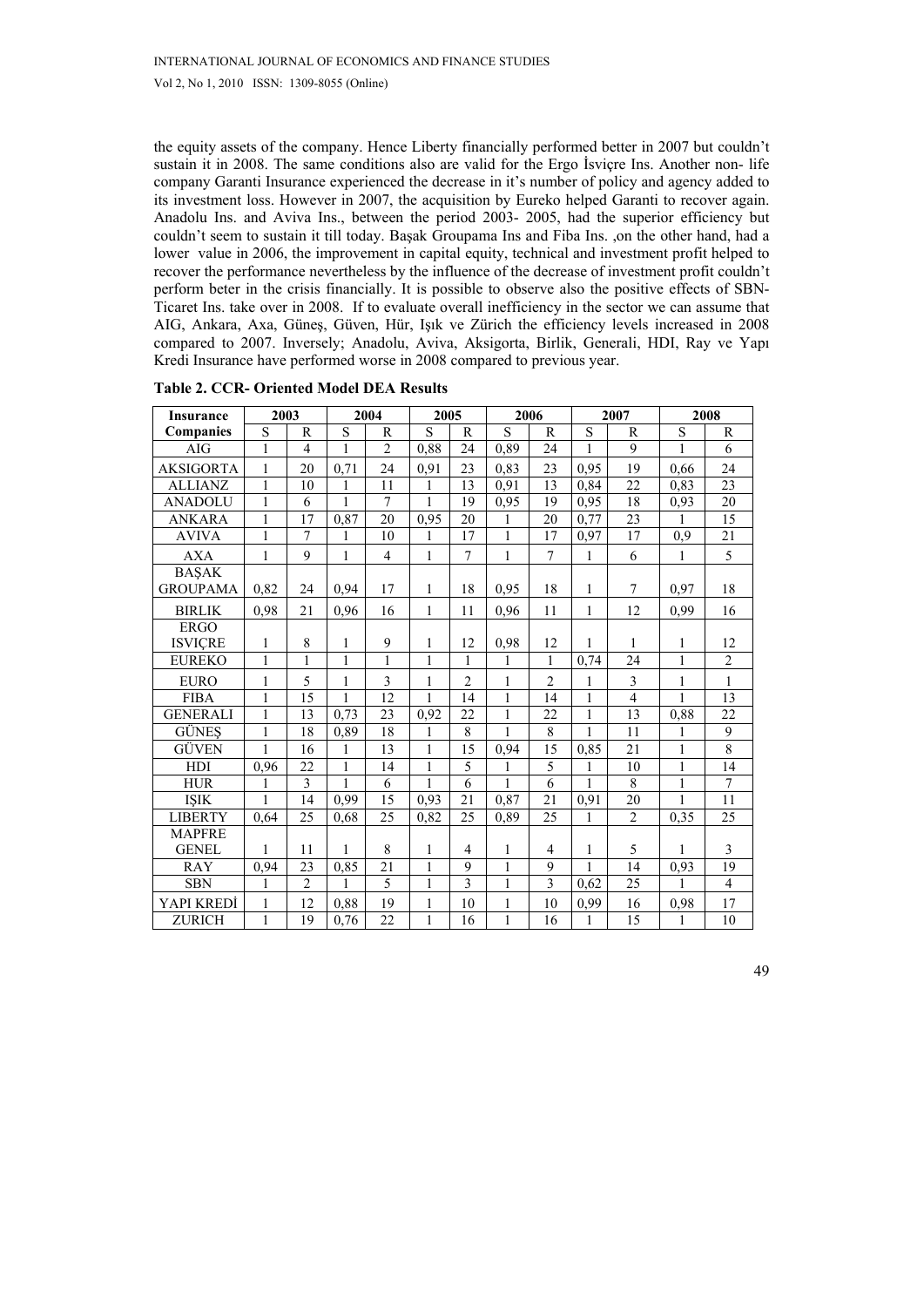Table 3 presents the reference sets and the potential improvement values(the required input and output values) of inefficient non-life insurance companies and conducted for the year 2008 which the significant affects of crisis and the sectoral mergers-/take over and acquisition occurred.

| <b>References</b>   | Companies        | Outp<br>ut     | Valid<br>Value | <b>Expected</b><br>Value | <b>Difference</b> | Pİ<br>(%) |
|---------------------|------------------|----------------|----------------|--------------------------|-------------------|-----------|
|                     |                  | I1             | 1795007,9      | 620107,9                 | $-1174900$        | $-65,5$   |
| <b>AXA</b>          |                  | 12             | 2384803,5      | 1437969,3                | $-946834,2$       | $-39,7$   |
|                     |                  | I <sub>4</sub> | 1445           | 1018,3                   | $-426,7$          | $-29,5$   |
|                     |                  | O <sub>1</sub> | 487553,3       | 743780,7                 | 256227,4          | 52,6      |
| <b>EUREKO</b>       |                  | O2             | 42841,7        | 154327,4                 | 111485,7          | 260,2     |
|                     |                  | O <sub>3</sub> | 56204,3        | 85649,9                  | 29445,6           | 52,4      |
| <b>MAPFRE GENEL</b> | <b>AKSIGORTA</b> | O <sub>4</sub> | 3010768        | 4588120                  | 1577352           | 52,4      |
|                     |                  | I <sub>1</sub> | 328053,6       | 323695,1                 | $-4358,5$         | $-1,3$    |
|                     |                  | I <sub>5</sub> | 682            | 662,31628                | -19,68372         | 0,0289    |
| <b>AXA</b>          |                  | O <sub>1</sub> | 551010,2       | 666598,9                 | 115588,7          | 21        |
|                     |                  | O2             | 96407,7        | 346617,1                 | 250209,4          | 259,5     |
| <b>SBN</b>          |                  | O <sub>3</sub> | 22526,6        | 67942,7                  | 45416             | 201,6     |
| <b>ERGO İSVİÇRE</b> | <b>ALLIANZ</b>   | <b>O4</b>      | 2071331        | 4073078,7                | 2001747,7         | 1         |
|                     |                  | I <sub>1</sub> | 607990,7       | 542376,7                 | $-65614$          | $-10,8$   |
|                     |                  | $I5$           | 778            | 544                      | $-234$            | $-30,1$   |
| <b>AXA</b>          |                  | O <sub>1</sub> | 872199,1       | 942499,4                 | 70300,2           | 8,1       |
| <b>GÜNES</b>        |                  | O2             | 136197,5       | 147754,2                 | 11556,7           | 8,5       |
|                     |                  | O <sub>3</sub> | 48779,2        | 66434,8                  | 17655,6           | 36,2      |
| <b>MAPFRE GENEL</b> | <b>ANADOLU</b>   | O <sub>4</sub> | 3581686        | 4591103,3                | 1009417,3         | 28,2      |
|                     |                  | I <sub>1</sub> | 114640,5       | 105519,4                 | $-9121,1$         | $-8$      |
| <b>AXA</b>          |                  | I <sub>3</sub> | 91157,9        | 80203,8                  | $-10954,1$        | $-12$     |
|                     |                  | I <sub>4</sub> | 662            | 492,2                    | $-169,8$          | $-25,7$   |
| ERGO İSVİÇRE        |                  | O <sub>1</sub> | 209976,3       | 232543,4                 | 22567,1           | 10,8      |
|                     |                  | O2             | 61985,6        | 68647,4                  | 6661,9            | 10,8      |
| <b>FİBA</b>         |                  | O <sub>3</sub> | 7920,6         | 14068,9                  | 6148,3            | 77,6      |
| <b>SBN</b>          | <b>AVIVA</b>     | <b>O4</b>      | 1172120        | 1298093,3                | 125973,2          | 10,8      |

 **Table 3. CRR Improvement Values for Inefficient Non- Life Enterprises**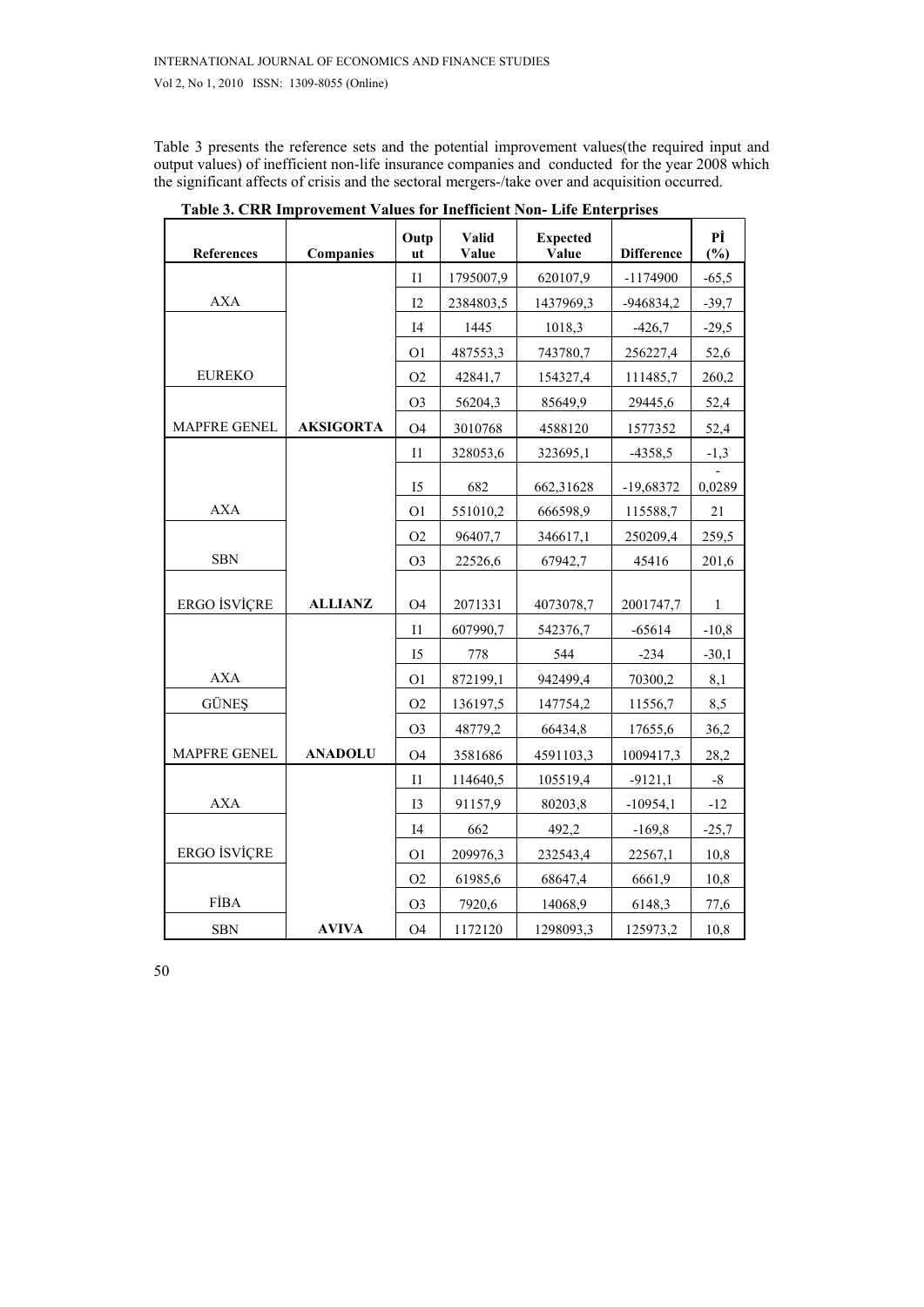|               |                 | <b>I3</b>       | 166176   | 142129,3  | $-24046,8$ | $-14,5$ |
|---------------|-----------------|-----------------|----------|-----------|------------|---------|
| $\rm{AIG}$    |                 | O <sub>1</sub>  | 415967,7 | 429346    | 13378,4    | 3,2     |
| AXA           |                 | O <sub>2</sub>  | 54659,3  | 70354,4   | 15695,1    | 28,7    |
|               |                 |                 |          |           |            |         |
| ERGO İSVİÇRE  |                 | O <sub>3</sub>  | 14201,1  | 14657,8   | 456,7      | 3,2     |
| <b>FİBA</b>   | <b>BAŞAK</b>    |                 |          |           |            |         |
| <b>GÜVEN</b>  | <b>GROUPAMA</b> | <b>O4</b>       | 2042358  | 2108044,3 | 65686,3    | 3,2     |
|               |                 | 12              | 119092,2 | 118436    | $-656,2$   | $-0,6$  |
| AIG           |                 | I4              | 329      | 302,4     | $-26,6$    | $-8,1$  |
|               |                 | O <sub>1</sub>  | 67905,4  | 68679,7   | 774,3      | 1,1     |
| <b>AXA</b>    |                 | O <sub>2</sub>  | 51201,3  | 51785,1   | 583,8      | 1,1     |
| <b>EUREKO</b> |                 | O <sub>3</sub>  | 0,3      | 9145      | 9144,7     | 999,9   |
| <b>EURO</b>   |                 |                 |          |           |            |         |
| <b>ISIK</b>   | <b>BIRLIK</b>   | <b>O4</b>       | 764740   | 773460,1  | 8720,1     | 1,1     |
|               |                 | 12              | 97906,4  | 84728,1   | $-13178,3$ | $-13,5$ |
|               |                 | 15              | 106      | 97,8      | $-8,2$     | $-7,7$  |
|               |                 |                 |          |           |            |         |
| ERGO İSVİÇRE  |                 | O <sub>1</sub>  | 43368,4  | 49453,6   | 6085,2     | 0,1     |
| <b>EURO</b>   |                 | O2              | 33373,2  | 47599,5   | 14226,3    | 0,4     |
| HDI           |                 | O <sub>3</sub>  | 7296,7   | 8320,5    | 1023,8     | 0,1     |
| <b>HUR</b>    |                 |                 |          |           |            |         |
| <b>ISIK</b>   | <b>GENERALI</b> | <b>O4</b>       | 419630   | 478509,7  | 58879,7    | 0,1     |
|               |                 | $\mathbf{I}1$   | 119629   | 69911,2   | $-49717,7$ | $-41,6$ |
|               |                 | 15              | 173      | 147,5     | $-25,5$    | $-14,7$ |
| <b>AXA</b>    |                 | O <sub>1</sub>  | 50678,5  | 143128,4  | 92449,9    | 1,8     |
|               |                 |                 |          |           |            |         |
| ERGO İSVİÇRE  |                 | O <sub>2</sub>  | 1393,6   | 79254,7   | 77861,1    | 10      |
| <b>EURO</b>   |                 | O <sub>3</sub>  | 5228,8   | 14767,4   | 9538,6     | 1,8     |
| <b>FİBA</b>   | <b>LIBERTY</b>  |                 |          |           |            |         |
| <b>GÜNES</b>  |                 | <b>O4</b>       | 300123   | 847620,7  | 547497,7   | 1,8     |
| AIG           | <b>RAY</b>      | 12              | 270942,6 | 239354,6  | $-31587,9$ | $-11,7$ |
|               |                 | $\overline{15}$ | 259      | 231,9     | $-27,1$    | $-10,5$ |
| ERGOİSVİÇRE   |                 | O <sub>1</sub>  | 144934,2 | 155676,5  | 10742,2    | 0,1     |

51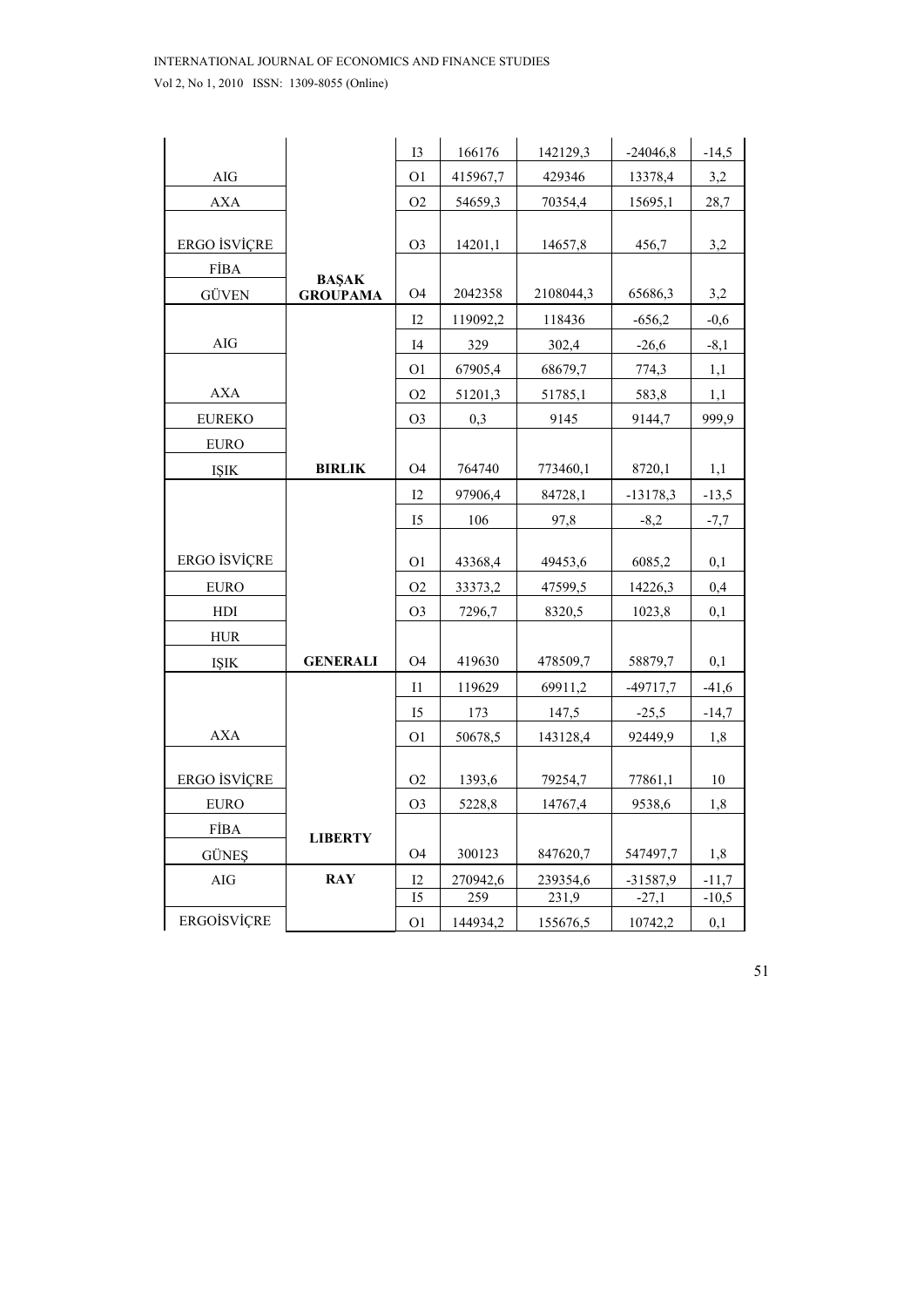|                     |                  | O <sub>2</sub> | 43019,4  | 48692,7   | 5673,3     | 0,1            |
|---------------------|------------------|----------------|----------|-----------|------------|----------------|
| HDI                 |                  | O <sub>3</sub> | 1879,2   | 9737,1    | 7857,9     | 4,2            |
| <b>ISIK</b>         |                  | O <sub>4</sub> | 1143043  | 1227763,1 | 84720,1    | 0,1            |
| AXA                 |                  | $_{11}$        | 307271,4 | 242800.5  | $-64470.9$ | $-21$          |
|                     |                  | 15             | 888      | 267,2     | $-620.8$   | $-69.9$        |
|                     |                  | O <sub>1</sub> | 467249,6 | 479152,3  | 11902,7    | $\theta$       |
| <b>EURO</b>         |                  | O <sub>2</sub> | 87423,7  | 89650,7   | 2227       | $\overline{0}$ |
|                     |                  |                |          |           |            |                |
| <b>MAPFRE GENEL</b> |                  | O <sub>3</sub> | 23692,3  | 30681,3   | 6989       | 0,3            |
| <b>SBN</b>          | <b>YAPIKREDI</b> | <b>O4</b>      | 1177535  | 2338169.6 | 1160634.6  |                |

 [I1; Capital Equity, I2; Total Assets, I3; Total Expenses, I4; Number of Agencies, I5; Number of Staff and Marketing Employee, O1; Premium Production, O2; Technical Profit, O3; Investment Profit, O4; Number of Policies]

When the reference sets and the improvements are took into consideration we can observe that the values of inefficient DMUs are almost negative. As an example, for Ray Ins. to be efficient as the other companies in its own reference sets it has to decrease its total assets with a percentage of %11.6 and decrease its staff and marketing employee %10.45. Besides the premium production has to be increase %0.07, technical profit %0.13, investment profit %4.18, and number of policy  $%0.07.$ 

# **5. CONCLUDING REMARKS**

Analyzing the performance of insurance firms has become an appealing research area due to the global crisis also in the Turkish insurance industry. This study comprises the analysis of 25 nonlife insurance companies in Turkish insurance sector within the period of 2003-2008 as the financial performance of the companies during the global crisis are investigated through CRR oriented DEA technique. The study indicates that the enterprises have comparatively higher efficiency scores. With the mergers and take overs in insurance sector in the last two years, the impact of crisis are significantly observable in the efficiency levels of the non-life branches. Especially, for the reason of the decrase in the financial performance of institutions, we can assert that the crisis caused the dissolvement in the capital equity, weakness in total assets and eventually the decrease in the profits. Another reason may be the diversities in the production. The empirical results of the study only indicates the partial influence of the last global crisis on the sector as the data constraint exist. The overall effects may be observed vias investigating the 2009-2010 period.

## **BIBLIOGRAPHY**

Acar Mustafa, (2003), "Tarımsal İşletmelerde Finansal Performans Analizi", *Erciyes Üniversitesi İktisadi ve İdari Bilimler Fakültesi Dergisi*, Sayı: 20, pp. 21-37.

Aktaş Hüseyin, (2001), "İşletme Performansının Ölçülmesinde Veri Zarflama Analiz Yaklaşımı, *Celal Bayar Üniversitesi Yönetim ve Ekonomi*, Vol.7, No.1, pp.163-175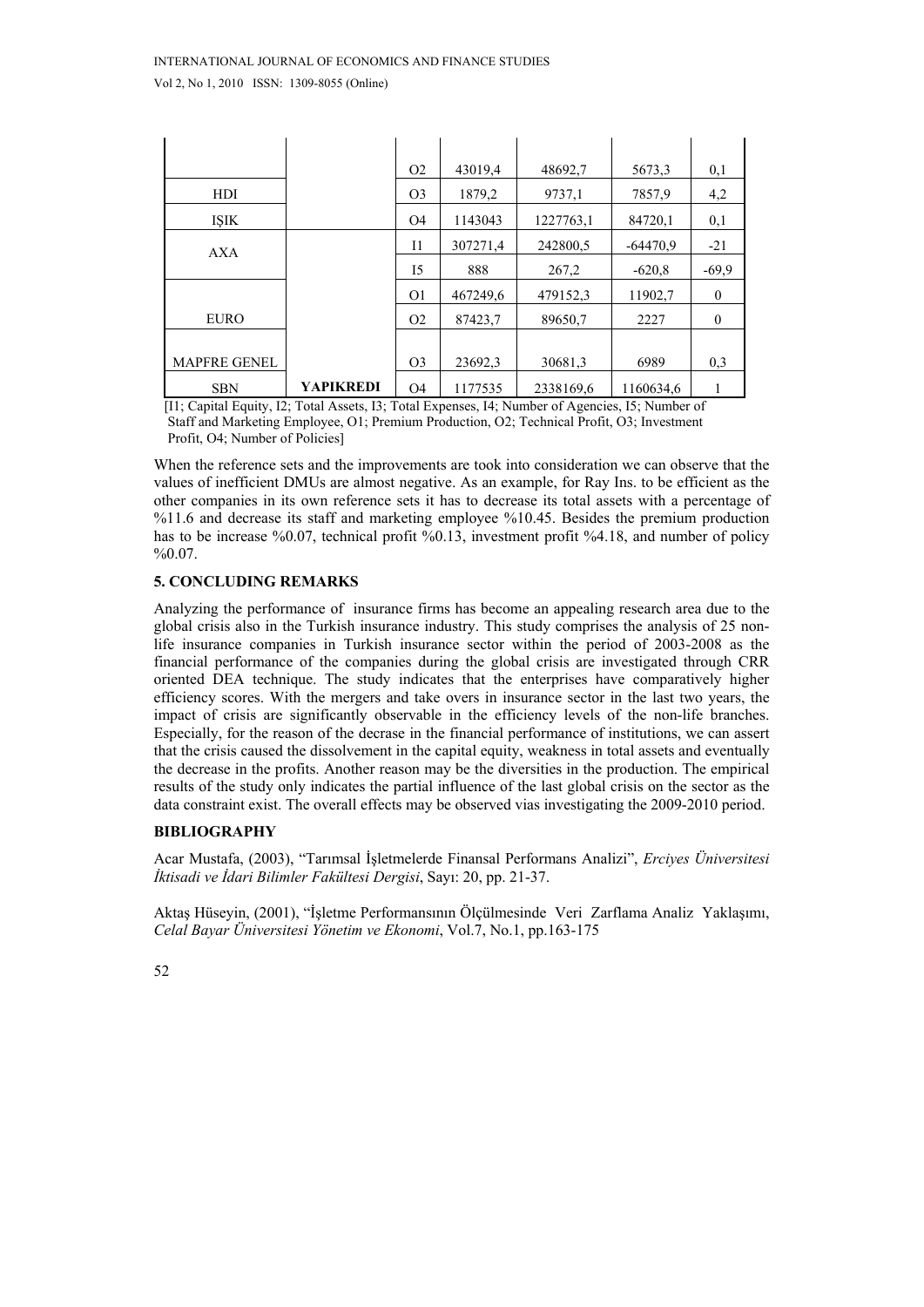Bülbül, Serpil and İlyas Akhisar (2005), Türk Hayat Sigorta Şirketlerinin Etkinliğinin Ölçülmesi, I. Ulusal Sigorta Sempozyumu Bildiri Kitabı, TSRB, pp.655-682.

Charnes A., W.W Cooper and Rhodes E. (1978), "Measuring the Efficiency of Decision Making Units" , *European Journal of Operational Research*, pp. 429-444.

Charnes A., Cooper W.W. and Rhodes E (1981), "Evaluating Program and Managerail Efficiency: An Application of Data Envelopment Analysis To Program Follow Through", *Management Science*, Vol.27, No.6, pp.668-697.

Cummins, J.D., Rubio-Misas, M. And Zi, H. (2004), "The Effect of Organizational Structure on Efficiency: Evidence From the Spanish Insurance Industry", *Journal of Banking and Finance*, Vol. 28, pp.3113-3150.

Çiftçi, Hakkı (2004), "Türk Sigorta Sektörünün Sorunları; Dea Analizi İle Türk Sigorta Şirketlerinin Etkinlik Düzeylerinin Belirlenmesi", *Çukurova Üniversitesi Sosyal Bilimler Enstitüsü Dergisi*, Vol.13, No.1, pp.121-149.

Elitaş Cemal ve Veysel Ağca (2006), "Firmalarda Çok Boyutlu Performans Değerleme Yaklaşımları: Kavramsal Bir Çerçeve", *Afyon Kocatepe Üniversitesi Sosyal Bilimler Enstitüsü, Sosyal Bilimler Dergisi*, Vol. 7, No. 2, pp.343-370.

Kayalı, Cevdet A. (2007), "2000-2006 Döneminde Türkiye'de Faaliyet Gösteren Sigorta Şirketlerinin Etkinlik Değerlendirmesi" *Yönetim ve Ekonomi Dergisi*, Vol. 14, No.2, pp. 103-115.

Kılıçkaplan Serdar and Gaye Karpat (2004), "Türkiye Hayat Sigortası Sektöründe Etkinliğin İncelenmesi", *D.E. Ü. İ.İ.B.F. Dergisi*, Vol.19, No:1, pp.1-14.

Kılıçkaplan Serdar, M. Atan and Feride Hayırsever (2004), "Avrupa Birliği'nin Genişleme Sürecinde Türkiye Sigortacılık Sektöründe Hayat Dışı Şirketlerin Verimliliklerinin Değerlendirilmesi", M.Ü. Bankacılık ve Sigortacılık Enstitüsü & Yüksekokulu Geleneksel Finans Sempozyumu, pp.309-326.

Köse, Ali (2010), "Türk Sigorta Sektörü Hayat ve Emeklilik Şirketlerinin Etkinlik Analizi", *Akademik Araştırmalar Dergisi*, Yıl 12, Sayı 44, pp. 85-100.

Mansor S. Abu and Alias Radam (2000), "Productivity and Efficiency Performance of the Malaysian Life Insurance Industry, Productivity and Efficiency Performance of the Malaysian Life Insurance", *Jurnal Ekonomi Malaysia*, Vol.34, pp. 93-105.

Noulas, A.G., T. Hatzigayios, J. Lazaridis and K. Lyroudi (2001), "Non-Parametric Production Frontier Approach To The Study Of Efficiency Of Non-Life İInsurance Companies In Greece", *Journal of Financial Management and Analysis,Vol.* 14, pp. 19–26.

Sezen Bülent, Hüseyin İnce and Selim Aren (2005), Türkiye'deki Hayat Dışı Sigorta Şirketlerinin Veri Zarflama Analizi Tekniği İle Göreli Etkinlik Değerlendirmesi, *İşletme ve Finans Dergis*i, No.236, pp.88-95.